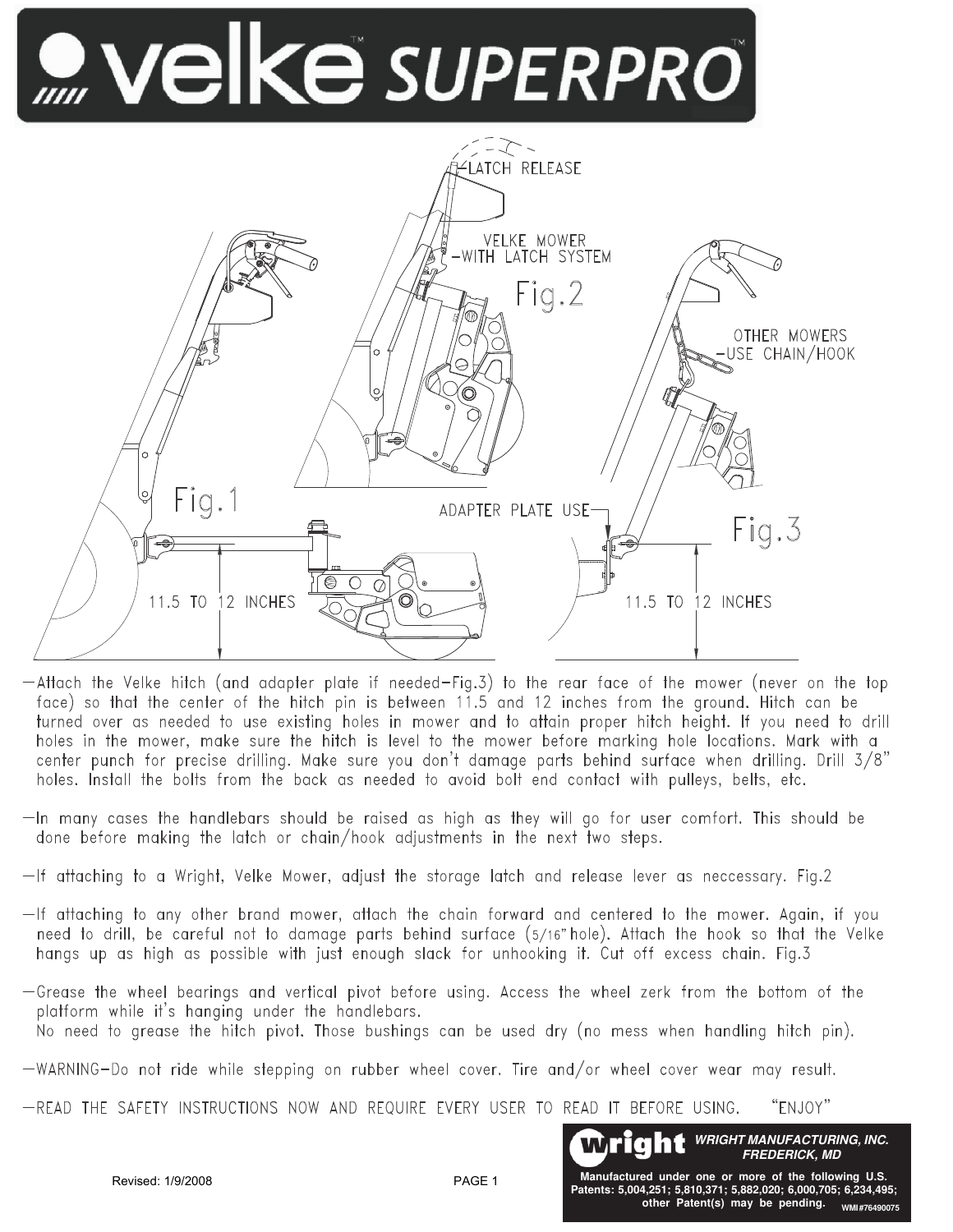WARNING!! READ THIS BEFORE USING



### VELKE SAFETY WARNINGS

- 1. Do not use the Velke Sulky until you are completely familiar with the operation of the particular mower that it is attached to. We recommend at least one month experience walking behind the mower before riding.
- 2. Make sure all safety equipment provided with the mower is in operating order. This includes operator presence devices that will shut the mower off in case you let go of the handles.
- 3. Wear thick-soled, high-top leather work boots. No bare feet!
- 4. Do not attempt to operate the mower in reverse gear while standing on the Velke sulky.
- 5. Operate the mower at slower speeds until you become familiar with how the Velke sulky handles. It won't be long before it becomes natural. Some users compare it to skiing.
- 6. Do not operate the mower faster than you could walk comfortably. Speeding is dangerous even when trotting (or running) behind a mower. Sudden stops from excessive speed may cause serious injury. The Velke will make you more efficient by just maintaining a healthy pace through the day without speeding.
- 7. Never use any mower near and by-standers in case you lose control or objects are thrown from the mower.
- 8. Do not allow inexperienced people to use the Velke until they have read and understand this sheet, and have significant experience walking behind a commercial/industrial mower.
- 9. Do not use the Velke sulky if any parts become loose. Examine the moving parts each time you use it. Look for loose or missing bolts, cotter or hair pins and replace immediately.



4600X Wedgewood Blvd., Frederick, Maryland, 21703 U.S.A. ph. 301.360.9810 fax.301.360.9820

Wright Manufacturing, Inc., the manufacturer of the Velke sulky, thanks you for purchasing this new product. We're working to help you make money. Please write or call us if you would like to receive product update information or if you have any questions about its use or installation. We're here to give you 100% satisfaction. Our local Velke dealers are authorized to service and sell our product in your area. Please give them your support.

©1991-2008 Wright Manufacturing, Inc. All Rights Reserved. Velke, PRO 1, X2, SuperPro, Grass Gobbler, Gobbler and Leaf Gobbler are trademarks of Wright Manufacturing, Inc.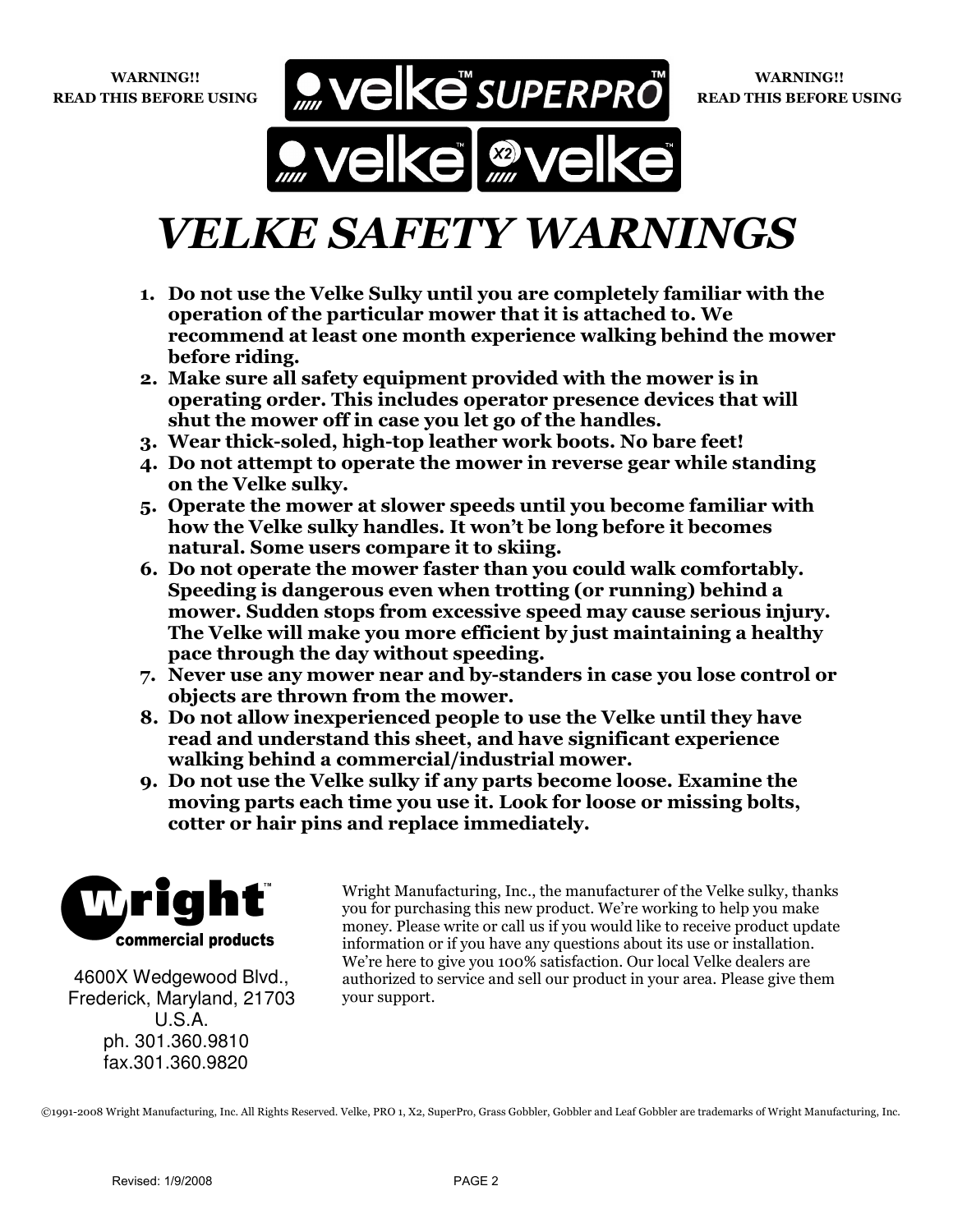# **O Velke** SUPERPRO

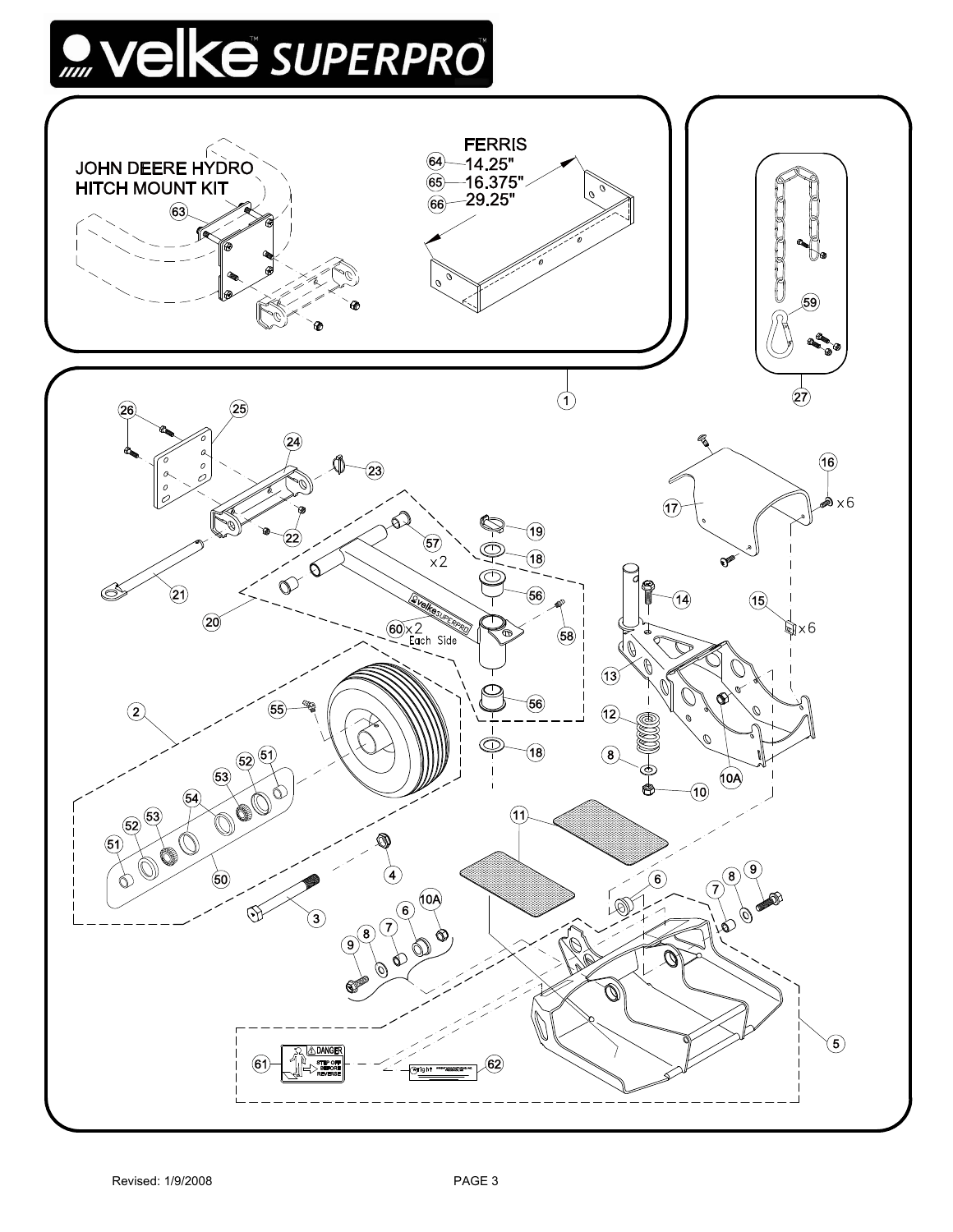# Welke SUPERPRO

| <b>PARTS LIST</b> |                      |                                                                                          |                |                |  |  |  |
|-------------------|----------------------|------------------------------------------------------------------------------------------|----------------|----------------|--|--|--|
| <b>REF</b>        |                      | -WR                                                                                      | All Other      |                |  |  |  |
| #                 | PN                   | <b>DESCRIPTION</b>                                                                       | QTY            | QTY            |  |  |  |
|                   |                      | PRODUCT MODEL                                                                            |                |                |  |  |  |
|                   | VSP-WV               | VELKE, SUPER PRO, Wright Orange [ADAPTER & KIT (REF# 27) NOT INCLUDED]                   |                |                |  |  |  |
| $\mathbf{1}$      | VSP-B                | VELKE, SUPER PRO -Black                                                                  |                |                |  |  |  |
|                   | VSP-R                | VELKE, SUPER PRO -Red                                                                    | $\mathbf{1}$   | $\mathbf{1}$   |  |  |  |
|                   | VSP-SC               | VELKE, SUPER PRO -Scag Orange [SC]                                                       |                |                |  |  |  |
|                   |                      | <b>TIRE/AXLE ASSY</b>                                                                    |                |                |  |  |  |
| $\overline{2}$    | 72460024             | VELKE SUPER PRO WHEEL ASSEMBLY                                                           | $\mathbf{1}$   | $\mathbf{1}$   |  |  |  |
| 3                 | 11990119             | Axle Bolt 3/4-10 x 6" GRADE 5                                                            | 1              | $\mathbf{1}$   |  |  |  |
| 4                 | 12990026             | NUT, NYLOCK JAM 3/4-10 Z                                                                 | $\mathbf{1}$   | $\mathbf{1}$   |  |  |  |
|                   |                      | PLATFORM/YOKE ASSY                                                                       |                |                |  |  |  |
|                   | 93210001             | PLATFORM WELDMENT ASSEMBLY, VELKE SUPER PRO, Wright Orange                               |                |                |  |  |  |
|                   | 91210001             |                                                                                          |                |                |  |  |  |
| 5                 | 92210001             | PLATFORM WELDMENT ASSEMBLY -Red                                                          | $\mathbf{1}$   | $\mathbf{1}$   |  |  |  |
|                   | 94210001             | PLATFORM WELDMENT ASSEMBLY -Scag Orange [SC]                                             |                |                |  |  |  |
| 6                 | 17460005             | BUSGIN, RUBBER, PUSH ARM                                                                 | $\overline{2}$ | $\overline{2}$ |  |  |  |
| 7                 | 96460003             | FRONT DECK LIFT AXEL BUSHING SPANNER, WSES                                               | $\overline{2}$ | $\overline{2}$ |  |  |  |
| 8                 | 13990002             | WASHER, FLAT USS Z                                                                       | 3              | 3              |  |  |  |
| 9                 |                      | BOLT, FLANGE 1/2-20 X 1-1/2 Z5                                                           | 2              | 2              |  |  |  |
| 10                | 11990055<br>12990055 | NUT, NYLOCK 1/2-13                                                                       | $\mathbf{1}$   | $\mathbf{1}$   |  |  |  |
|                   |                      |                                                                                          |                |                |  |  |  |
| 10A               | 12990018             | NUT, NYLOCK JAM 1/2-20                                                                   | $\overline{2}$ | 2              |  |  |  |
| 11                | 17210000             | FOOTPAD, VEKE SUPER PRO, BLACK GRIT                                                      | $\overline{2}$ | $\overline{2}$ |  |  |  |
| 12                | 16410013             | <b>SPRING</b>                                                                            | $\mathbf{1}$   | $\mathbf{1}$   |  |  |  |
| 13                | 93210002             | WHEEL YOKE WELDMENT, VELKE SUPER PRO, WRIGHT ORANGE                                      |                | $\mathbf{1}$   |  |  |  |
|                   | 91210002             | WHEEL YOKE WELDMENT, VELKE SUPER PRO -Black<br>WHEEL YOKE WELDMENT, VELKE SUPER PRO -Red | $\mathbf{1}$   |                |  |  |  |
|                   | 92210002             |                                                                                          |                |                |  |  |  |
|                   | 94210002             | WHEEL YOKE WELDMENT, VELKE SUPER PRO -Scag Orange                                        |                |                |  |  |  |
| 14                | 11990015             | BOLT, FLANGE 1/2-13 X 1-3/4 Z5                                                           | $\mathbf{1}$   | 1              |  |  |  |
| 15                | 12990044             | NUT, U 1/4-20 7GA                                                                        | 6              | 6              |  |  |  |
| 16                | 11990024             | TRUSS HD MACH 1/4-20 X 3/4 SS                                                            | 6              | 6              |  |  |  |
| 17                | 72460025             | SSV WHEEL COVER [RUBBERIZED FENDER]                                                      | $\mathbf{1}$   | $\mathbf{1}$   |  |  |  |
|                   |                      | <b>ARM ASSY</b>                                                                          |                |                |  |  |  |
| 18                | 13990023             | MACH BUSH, 1-1/4 ID X 1-7/8 OD X 14GA                                                    | $\overline{2}$ | $\overline{2}$ |  |  |  |
| 19                | 15990013             | LINCH PIN, 7/16 FOR CASTERS                                                              | $\mathbf{1}$   | $\mathbf{1}$   |  |  |  |
| 20                | 93220002             | ARM WELDMENT, VELKE SUPER PRO, WRIGHT ORANGE                                             |                |                |  |  |  |
|                   | 91220002             | ARM WELDMENT, VELKE SUPER PRO -Black                                                     | $\mathbf{1}$   | $\mathbf{1}$   |  |  |  |
|                   | 92220002             | ARM WELDMENT, VELKE SUPER PRO -Red                                                       |                |                |  |  |  |
|                   | 94220002             | ARM WELDMENT, VELKE SUPER PRO -Scag Orange [SC]                                          |                |                |  |  |  |
|                   |                      | <b>HITCH ASSY</b>                                                                        |                |                |  |  |  |
| 21                | 96230001             | HITCH PIVOT PIN WELDMENT, VELKE SUPER PRO, PLATED                                        | $\mathbf{1}$   | $\mathbf{1}$   |  |  |  |
| 22                | 12990020             | NUT, NYLOC 3/8-16                                                                        | 2              | $\overline{2}$ |  |  |  |
| 23                | <b>VKXLPIN</b>       | LINCH PIN X2 AXEL                                                                        | $\mathbf{1}$   | $\mathbf{1}$   |  |  |  |
| 24                | 91230001             | HITCH WELDMENT, VELKE SUPER PRO, Black                                                   | $\mathbf{1}$   | $\mathbf{1}$   |  |  |  |
| 25                | VADAPTER             | ADAPTER PLATE FOR VELKE                                                                  | 0              | $\mathbf{1}$   |  |  |  |
| 26                | 11990026             | BOLT, HEX 3/8-16 X 1 Z5                                                                  | $\overline{2}$ | $\overline{2}$ |  |  |  |
| 27                | VELKIT2-2            | HARDWARE KIT FOR VELKE                                                                   | 0              | $\mathbf{1}$   |  |  |  |
| $\ast$            | <b>LUBE WARNING</b>  | Literature - Bearing Lube Warning                                                        | $\mathbf{1}$   | $\mathbf{1}$   |  |  |  |
| $\ast$            | PRODUCT BAG, VSP     | Product Literature Bag includes 1 each of:                                               |                | $\mathbf{1}$   |  |  |  |
|                   |                      | Literature - VSP Instructions/IPL/Safety                                                 |                |                |  |  |  |
|                   |                      | Literature - Four Best Workers                                                           | $\mathbf{1}$   |                |  |  |  |
|                   |                      | Literature - Registration                                                                |                |                |  |  |  |
|                   |                      | Plastic Bag, 9X12X.002                                                                   |                |                |  |  |  |
| $\ast$            | BOX, VELKE SUPER PRO | Packaging, Box                                                                           | $1\,$          | $\mathbf{1}$   |  |  |  |

\* Shipped with product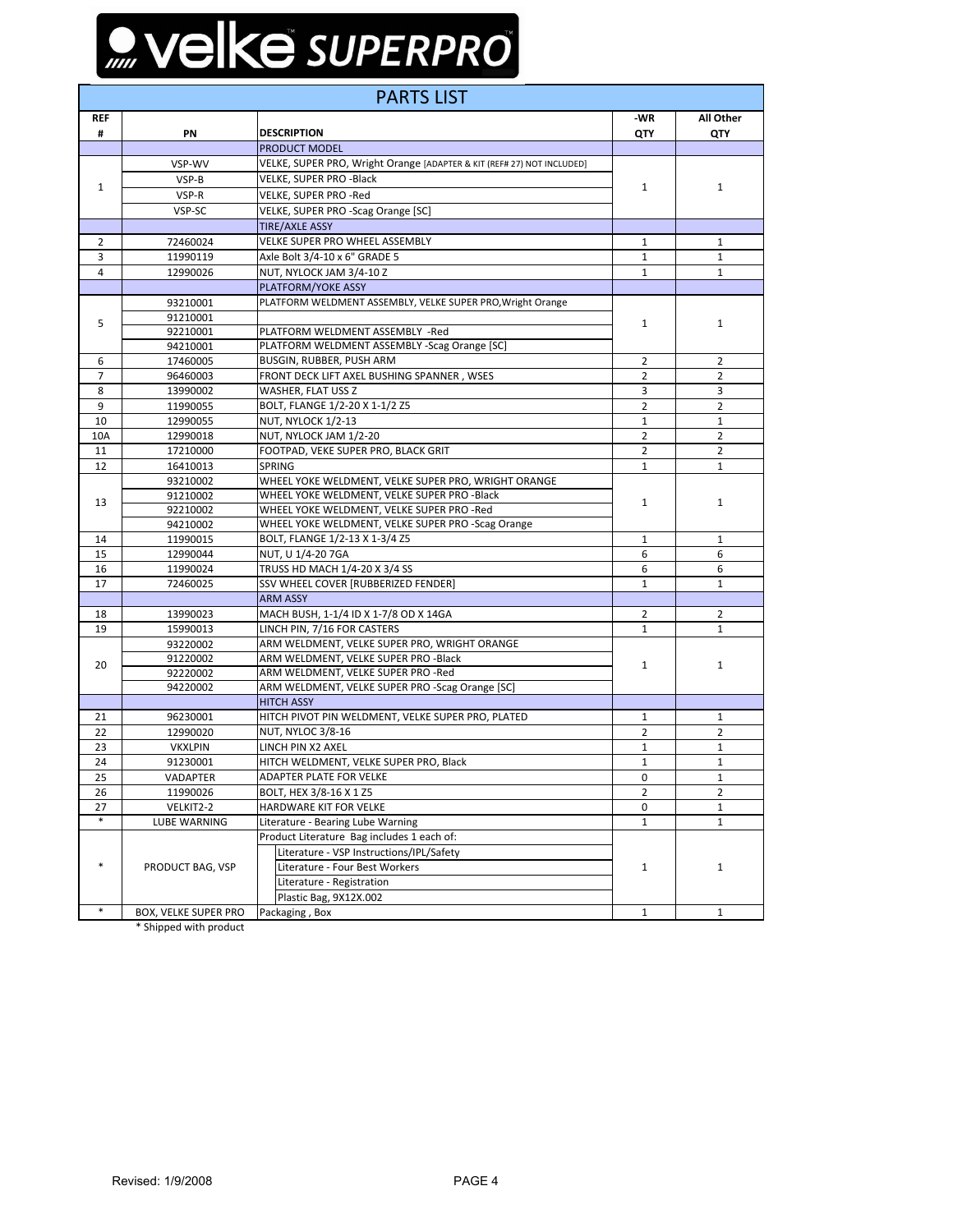# WEIKE SUPERPRO

#### OPTIONAL MAINTENANCE KITS/PARTS/ACCESSORIES

| <b>TIRE/AXLE ASSY</b>              |                                                        |                                               |                                    |  |  |  |
|------------------------------------|--------------------------------------------------------|-----------------------------------------------|------------------------------------|--|--|--|
| 50                                 | 98460019                                               | Wheel Bearing Kit (includes 2 each of 51-54): |                                    |  |  |  |
| 51                                 | 77460004                                               |                                               | Spacer                             |  |  |  |
| 52                                 | 77460005                                               |                                               | Seal                               |  |  |  |
| 53                                 | 77460006                                               |                                               | <b>Bearing</b>                     |  |  |  |
| 54                                 | 77460007                                               |                                               | <b>Tapered Roller Bearing Race</b> |  |  |  |
| 55                                 | <b>VKWHLZERK</b>                                       | Grease fitting for Wheel                      |                                    |  |  |  |
| <b>ARM ASSY</b>                    |                                                        |                                               |                                    |  |  |  |
| 56                                 | <b>Vertical Pivot Bushings</b><br>14990003             |                                               |                                    |  |  |  |
| 57                                 | 25410007                                               | <b>Plastic Hitch Bushings</b>                 |                                    |  |  |  |
| 58                                 | Grease fitting, 3/16 Threaded<br>15990006              |                                               |                                    |  |  |  |
| <b>SNAP CHAIN KIT</b>              |                                                        |                                               |                                    |  |  |  |
| 59                                 | Spring Snap for chain<br><b>VSNAP</b>                  |                                               |                                    |  |  |  |
| <b>DECALS</b>                      |                                                        |                                               |                                    |  |  |  |
| 60                                 | 76490072                                               | DECAL, velkeSUPERPRO                          |                                    |  |  |  |
| 61                                 | 76490060                                               | DECAL, DANGER-Step off before reverse         |                                    |  |  |  |
| 62                                 | 76490075                                               | <b>Patent Decal</b>                           |                                    |  |  |  |
| <b>HITCH MOUNT KITS (optional)</b> |                                                        |                                               |                                    |  |  |  |
| 63                                 | VK-ADPT-JD                                             |                                               | JOHN DEERE HITCH MOUNT KIT         |  |  |  |
| 64                                 | VK-ADPT-FE                                             | Ferris 14.25" Wide Hitch Mount Bracket        |                                    |  |  |  |
| 65                                 | VK-ADPT-FE16                                           | Ferris 16.375" Wide Hitch Mount Bracket       |                                    |  |  |  |
| 66                                 | Ferris 29.25" Wide Hitch Mount Bracket<br>VK-ADPT-FE29 |                                               |                                    |  |  |  |
|                                    |                                                        |                                               |                                    |  |  |  |